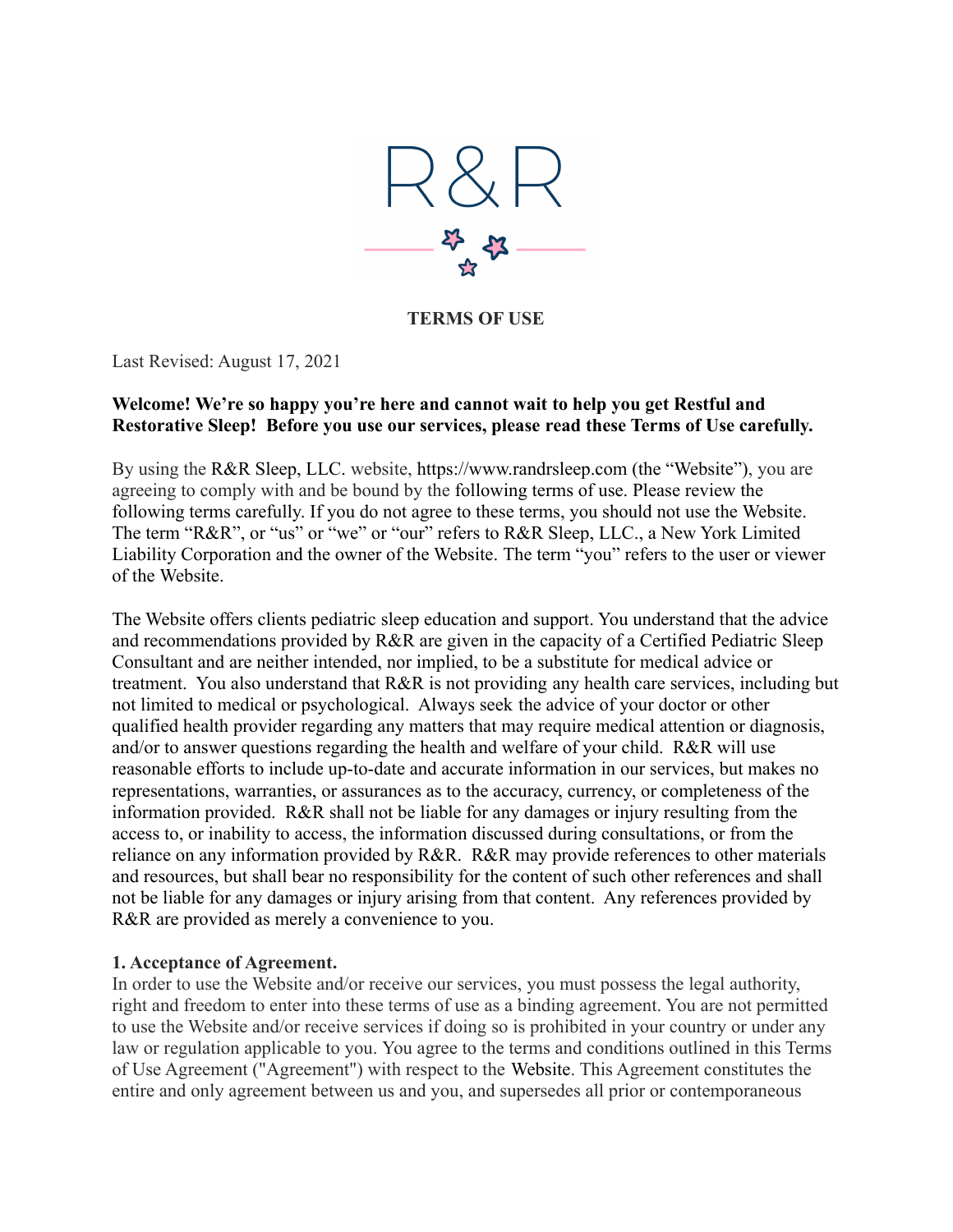agreements, representations, warranties and understandings with respect to the Website, the content, products or services provided by or through the Website, and the subject matter of this Agreement. This Agreement may be amended at any time by us without specific notice to you. The latest Agreement will be posted on the Website, and you should review this Agreement prior to using the Website.

### **2. Intellectual Property.**

The content, organization, graphics, design, compilation, magnetic translation, digital conversion and other matters related to the Website are protected under applicable copyrights, trademarks, and other proprietary (including but not limited to intellectual property) rights. The copying, redistribution, use or publication by you of any such matters or any part of the Website is strictly prohibited. You do not acquire ownership rights to any content, document or other materials viewed through or downloaded from the Website. The posting of information or materials on the Website does not constitute a waiver of any right in such information and materials. Some of the content on the Website is the copyrighted work of third parties.

#### **3. Service and Trademarks.**

"R&R Sleep" is our registered servicemark or trademark. Other product and company names mentioned on the Website may be trademarks of their respective owners.

#### **4. Fees, Payment and Refund Policy.**

The prices we charge for our services are listed on the Website. We reserve the right to change our prices at any time, and to correct pricing errors that may inadvertently occur.

When purchasing a service, you agree that: (i) you are responsible for reading the full description before making a commitment to buy it: (ii) you enter into a legally binding contract to purchase an item when you commit to buy an item and you complete the check-out payment process.

The fee for the service and any other charges you may incur in connection with your use of the service, such as taxes and possible transaction fees, will be charged in full on your payment method at the time of purchase.

#### **5. Communications and Text Messages.**

When you use our services, or send emails, text messages, and other communications from your desktop or mobile device to us, you may be communicating with us electronically. You consent to receive communications from us electronically, such as e-mails and text messages, and you agree that all agreements, notices, disclosures, and other communications that we provide to you electronically satisfy any legal requirement that such communications be in writing.

Your voluntary provision to R&R of your cell phone number represents your consent that we may contact you by telephone or text messages at that phone number, and your consent to receiving such communications for transactional, operational, or informational purposes. When you provide your phone number to R&R, you warrant that you are the current subscriber or authorized user of the relevant account. You may unsubscribe from receiving emails and text messages from us at any time by notifying R&R of your desire to do so at [melissa@randrsleep.com.](mailto:melissa@randrsleeo.com) Standard data and message rates may apply for SMS and MMS alerts,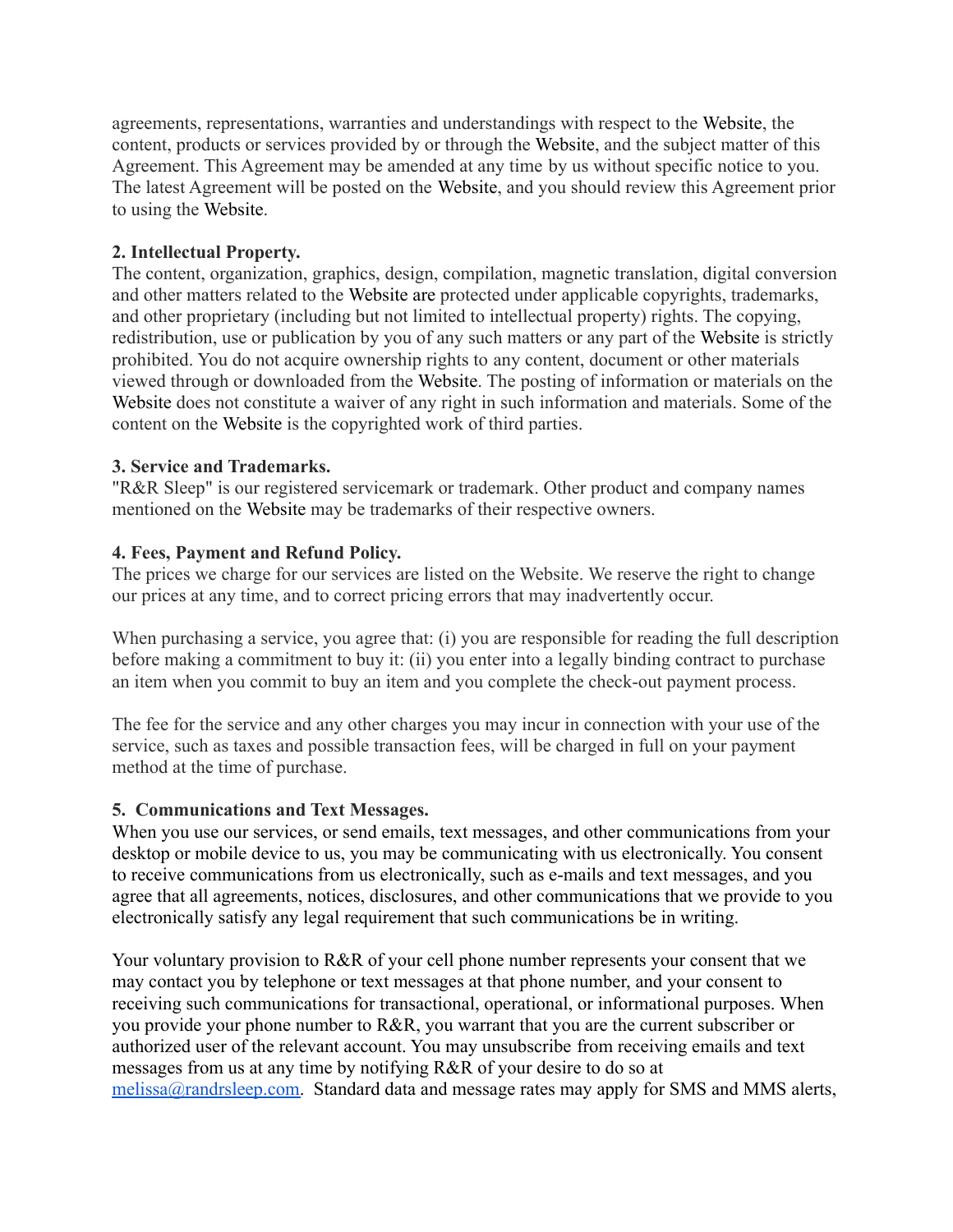whether you send or receive such messages. Please contact your mobile phone carrier for details. Your mobile phone carrier (e.g., T-Mobile, AT&T, Verizon, etc.) is not liable for delayed or undelivered messages.

### **6. Restrictions and Prohibitions on Use.**

Your license for access and use of the Website and any information, materials or documents (collectively defined as "Content and Materials") therein are subject to the following restrictions and prohibitions on use: You may not (a) copy, print, republish, display, distribute, transmit, sell, rent, lease, loan or otherwise make available in any form or by any means all or any portion of the Website or any Content and Materials retrieved therefrom; (b) use the Website or any materials obtained from the Website to develop, of as a component of, any information, storage and retrieval system, database, information base, or similar resource (in any media now existing or hereafter developed), that is offered for commercial distribution of any kind, including through sale, license, lease, rental, subscription, or any other commercial distribution mechanism; (c) create compilations or derivative works of any Content and Materials from the Website; (d) use any Content and Materials from the Website in any manner that may infringe any copyright, intellectual property right, proprietary right, or property right of us or any third parties; (e) remove, change or obscure any copyright notice or other proprietary notice or terms of use contained in the Website; (f) make any portion of the Website available through any timesharing system, service bureau, the Internet or any other technology now existing or developed in the future; (g) remove, decompile, disassemble or reverse engineer any Website software or use any network monitoring or discovery software to determine the Website architecture; (h) use any automatic or manual process to harvest information from the Website; (i) use the Website for the purpose of gathering information for or transmitting (1) unsolicited commercial email; (2) email that makes use of headers, invalid or nonexistent domain names, or other means of deceptive addressing; and (3) unsolicited telephone calls or facsimile transmissions; (j) use the Website in a manner that violates any state or federal law regulating email, facsimile transmissions or telephone solicitations; and (k) export or re-export the Website or any portion thereof, or any software available on or through the Website, in violation of the export control laws or regulations of the United States.

# **7. Linking to the Website.**

You may provide links to the Website, provided (a) that you do not remove or obscure, by framing or otherwise, sponsors' information, the copyright notice, or other notices on the Website, (b) your website and/or mobile app do/does not engage in illegal or pornographic activities, and (c) you discontinue providing links to the Website immediately upon request by us.

### **8. Advertisers**.

The Website may contain sponsorships. Sponsors are responsible for ensuring that material submitted for inclusion on the Website is accurate and complies with applicable laws. We are not responsible for the illegality or any error, inaccuracy or problem in the sponsors' materials.

# **9. Intake.**

Certain sections of, or offerings from, the Website may require you to provide Intake information. If such information is requested, you agree to provide us with accurate and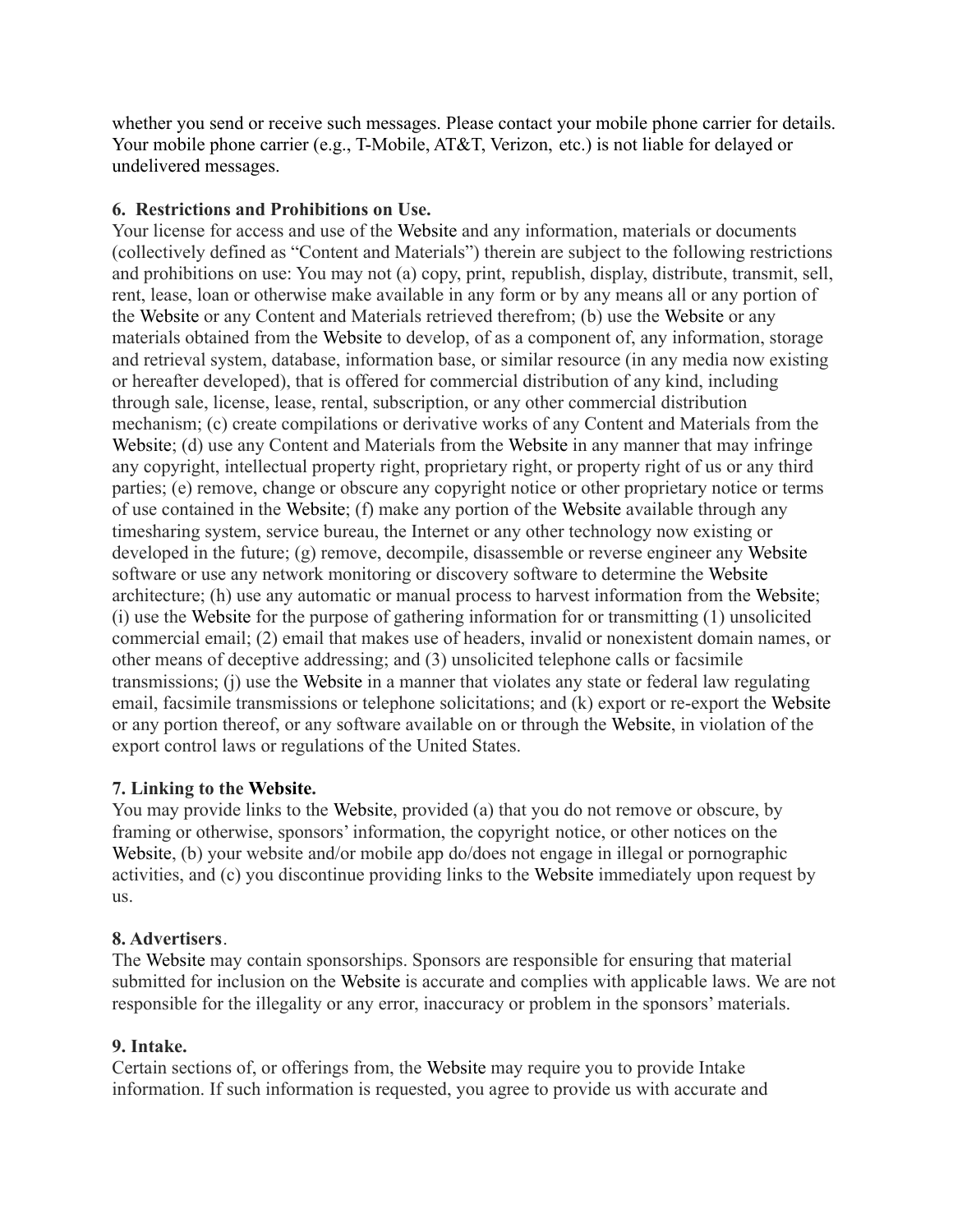complete information, which must be done using your real name and accurate information. The information provided will be for your personal use only and for the creation of your child's specific sleep plan and not on behalf of any other person or entity.

### **10. Errors, Corrections and Changes.**

We do not represent or warrant that the Website will be error-free, free of viruses or other harmful components, or that defects will be corrected. We do not represent or warrant that the information available on or through the Website will be correct, accurate, timely or otherwise reliable. We may make changes to the features, functionality or content of the Website at any time. We reserve the right in our sole discretion to edit or delete any documents, information or other content appearing on the Website.

### **11. Third Party Content.**

Third party content may appear on the Website or may be accessible via links from the Website. We are not responsible for and assume no liability for any mistakes, misstatements of law, defamation, omissions, falsehood, obscenity, pornography or profanity in the statements, opinions, representations or any other form of content on the Website. You understand that the information and opinions in the third party content represent solely the thoughts of the author and is neither endorsed by nor does it necessarily reflect our beliefs.

### **12. Unlawful Activity.**

We reserve the right to investigate complaints or reported violations of this Agreement and to take any action we deem appropriate, including but not limited to reporting any suspected unlawful activity to law enforcement officials, regulators, or other third parties and disclosing any information necessary or appropriate to such persons or entities relating to your profile, email addresses, usage history, posted materials, addresses and traffic information.

### **13. Nontransferable.**

Your right to use the Website is not transferable or assignable.

### **14. Disclaimer.**

THE INFORMATION, CONTENT AND DOCUMENTS FROM OR THROUGH THE WEBSITE ARE PROVIDED "AS-IS," "AS AVAILABLE," WITH "ALL FAULTS", AND ALL WARRANTIES, EXPRESS OR IMPLIED, ARE DISCLAIMED (INCLUDING BUT NOT LIMITED TO THE DISCLAIMER OF ANY IMPLIED WARRANTIES OF MERCHANTABILITY AND FITNESS FOR A PARTICULAR PURPOSE). THE INFORMATION AND SERVICES MAY CONTAIN BUGS, ERRORS, PROBLEMS OR OTHER LIMITATIONS. WE AND OUR AFFILIATED PARTIES HAVE NO LIABILITY WHATSOEVER FOR YOUR USE OF ANY INFORMATION OR SERVICE, EXCEPT AS PROVIDED IN SECTION 16. IN PARTICULAR, BUT NOT AS A LIMITATION THEREOF, WE AND OUR AFFILIATED PARTIES ARE NOT LIABLE FOR ANY INDIRECT, SPECIAL, INCIDENTAL OR CONSEQUENTIAL DAMAGES (INCLUDING DAMAGES FOR LOSS OF BUSINESS, LOSS OF PROFITS, LITIGATION, OR THE LIKE), WHETHER BASED ON BREACH OF CONTRACT, BREACH OF WARRANTY, TORT (INCLUDING NEGLIGENCE), PRODUCT LIABILITY OR OTHERWISE, EVEN IF ADVISED OF THE POSSIBILITY OF SUCH DAMAGES. THE NEGATION AND LIMITATION OF DAMAGES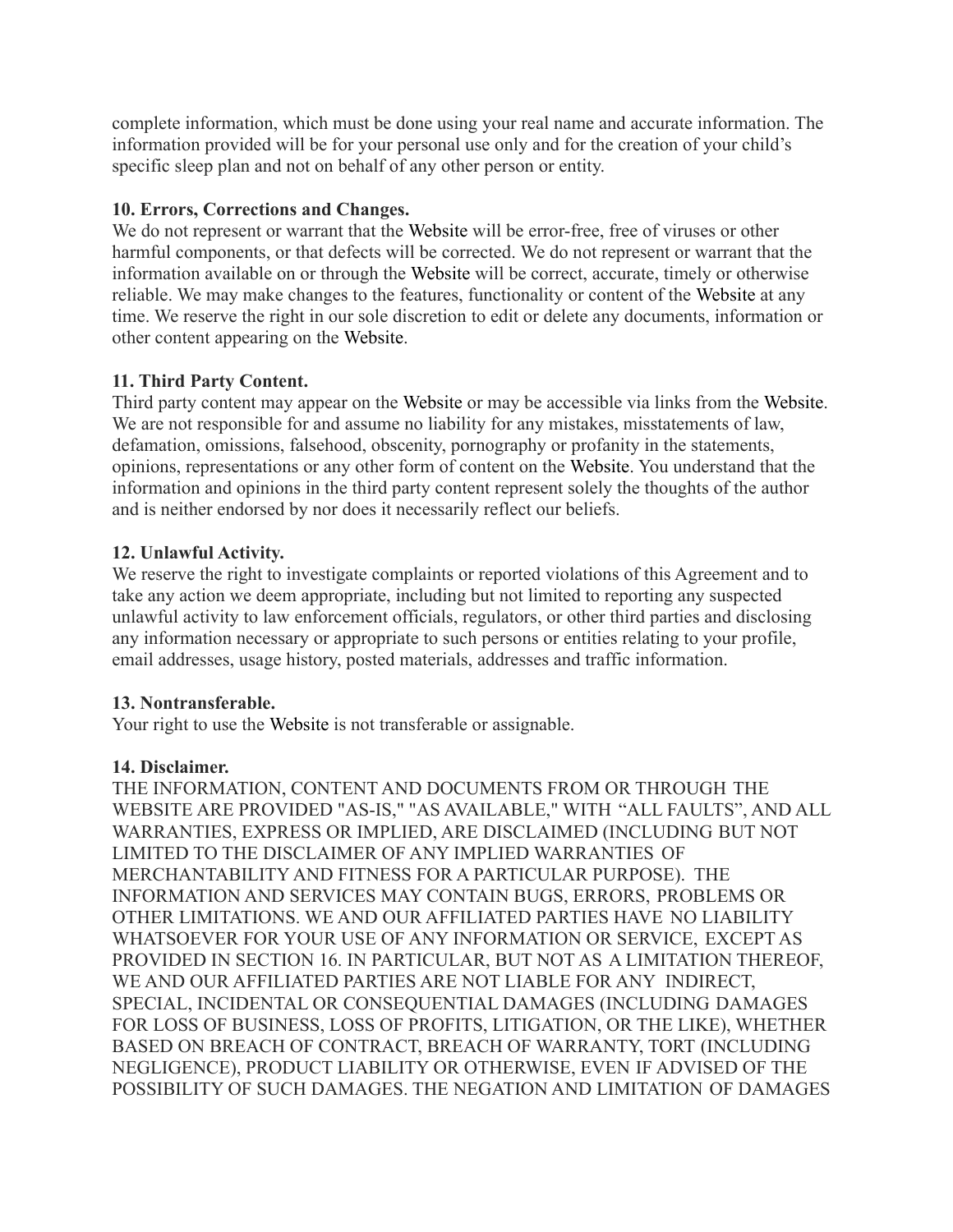SET FORTH ABOVE ARE FUNDAMENTAL ELEMENTS OF THE BASIS OF THE BARGAIN BETWEEN US AND YOU. THE WEBSITE AND THE PRODUCTS, SERVICES, DOCUMENTS AND INFORMATION PRESENTED WOULD NOT BE PROVIDED WITHOUT SUCH LIMITATIONS. NO ADVICE OR INFORMATION, WHETHER ORAL OR WRITTEN, OBTAINED BY YOU FROM US THROUGH THE WEBSITE OR OTHERWISE SHALL CREATE ANY WARRANTY, REPRESENTATION OR GUARANTEE NOT EXPRESSLY STATED IN THIS AGREEMENT.

### **15. Use of Information.**

We reserve the right, and you authorize us, to the use of all information regarding Website uses by you and all information provided by you in any manner consistent with our [Privacy Policy.](https://f9c5d4b4-500d-4e24-b4df-83bc8e9fabde.filesusr.com/ugd/3969b8_48234a8ac9e24285a47f5996ca09c581.pdf)

# **16. Third-Party Services.**

We may allow access to or advertise certain third-party product or service providers ("Merchants") from which you may purchase certain goods or services. You understand that we do not operate or control the products or services offered by Merchants. Merchants are responsible for all aspects of order processing, fulfillment, billing and customer service. We are not a party to the transactions entered into between you and Merchants. You agree that use of or purchase from such Merchants is AT YOUR SOLE RISK AND IS WITHOUT WARRANTIES OF ANY KIND BY US, EXPRESSED, IMPLIED OR OTHERWISE INCLUDING WARRANTIES OF TITLE, FITNESS FOR PURPOSE, MERCHANTABILITY OR NON-INFRINGEMENT. UNDER NO CIRCUMSTANCES ARE WE LIABLE FOR ANY DAMAGES ARISING FROM THE TRANSACTIONS BETWEEN YOU AND MERCHANTS OR FOR ANY INFORMATION APPEARING ON MERCHANT WEBSITES OR ANY OTHER WEBSITES LINKED TO THE WEBSITE. See our [Privacy](https://f9c5d4b4-500d-4e24-b4df-83bc8e9fabde.filesusr.com/ugd/3969b8_48234a8ac9e24285a47f5996ca09c581.pdf) Policy for specific details.

# **17. Third-Party Merchant Policies.**

All rules, policies (including privacy policies) and operating procedures of Merchants will apply to you while on any Merchant websites. We are not responsible for information provided by you to Merchants. We and the Merchants are independent contractors and neither party has authority to make any representations or commitments on behalf of the other.

### **18. Privacy Policy.**

Our Privacy Policy, as it may change from time to time, is a part of this Agreement. You must review this Privacy Policy by clicking on this [link.](https://f9c5d4b4-500d-4e24-b4df-83bc8e9fabde.filesusr.com/ugd/3969b8_48234a8ac9e24285a47f5996ca09c581.pdf)

### **19. Payments.**

You represent and warrant that if you are purchasing something from us or from Merchants that (i) any credit information you supply is true and complete, (ii) charges incurred by you will be honored by your credit card company, and (iii) you will pay the charges incurred by you at the posted prices, including any applicable taxes.

### **20. Links to Other Websites.**

The Website contains links to other websites. We are not responsible for the content, accuracy or opinions expressed in such websites, and such websites are not investigated, monitored or checked for accuracy or completeness by us. Inclusion of any linked websites on the Website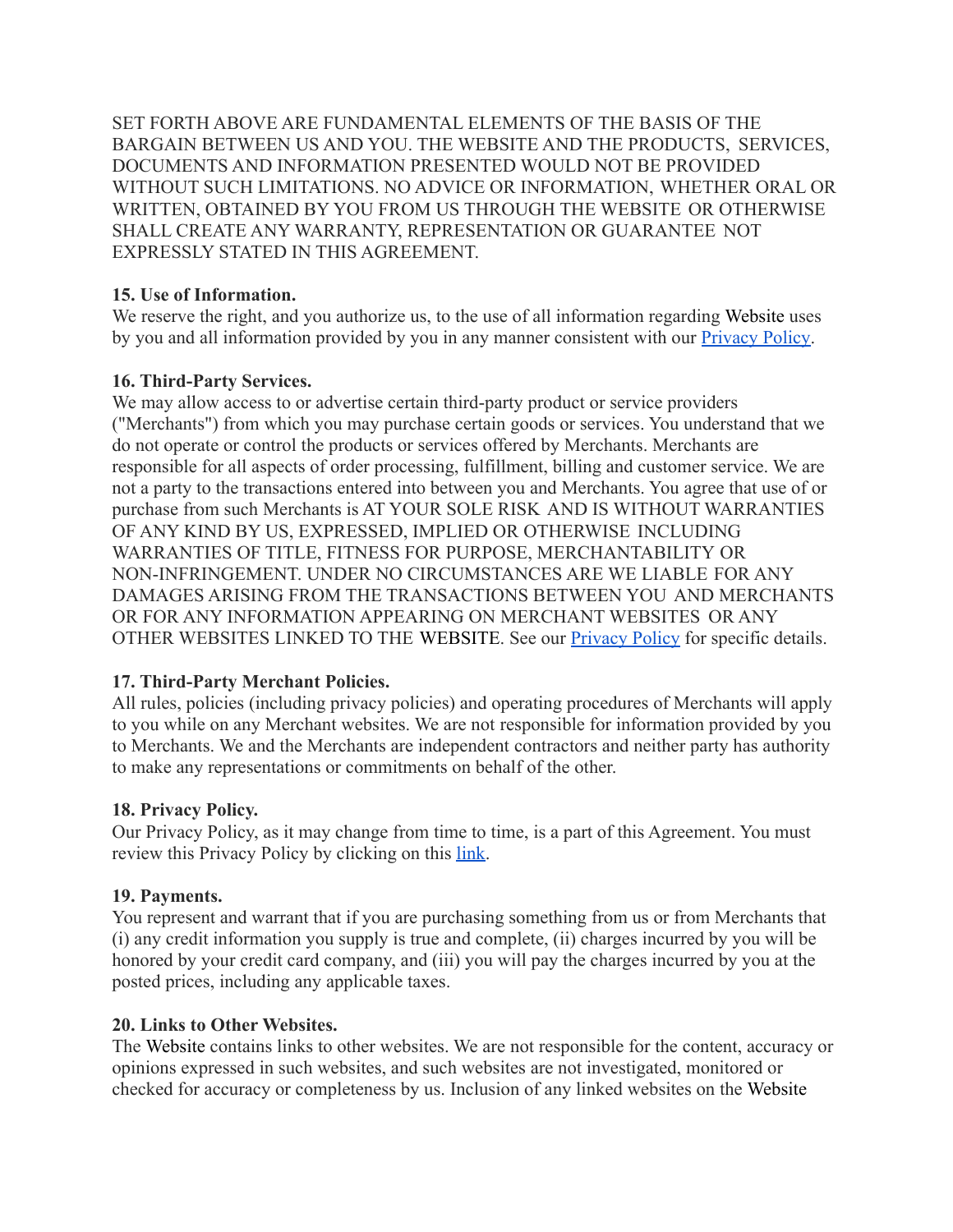does not imply approval or endorsement of the linked websites by us, except as expressly noted. If you decide to leave the Website and access these third-party websites, you do so at your own risk.

## **21. Copyrights and Copyright Agents.**

We respect the intellectual property of others, and we ask you to do the same. If you believe that your work has been copied in a way that constitutes copyright infringement, please provide our Copyright Agent the following information in a Notice, pursuant to the Digital Millennium Copyright Act:

a. An electronic or physical signature of the person authorized to act on behalf of the owner of the copyright interest;

b. A description of the copyrighted work that you claim has been infringed;

c. A description of where the material that you claim is infringing is located on the Website;

d. Your address, telephone number, and email address;

e. A statement by you that you have a good faith belief that the disputed use is not authorized by the copyright owner, its agent, or the law; and

f. A statement by you, made under penalty of perjury, that the above information in your Notice is accurate and that you are the copyright owner or authorized to act on the copyright owner's behalf.

Our Copyright Agent for Notice of Claims of Copyright Infringement on the Website can be reached by directing an e-mail to the Copyright Agent at melissa@randrsleep.com, a dedicated email address that will be monitored.

### **22. Information and Press Releases.**

The Website contains information and press releases about us. We disclaim any duty or obligation to update this information or any press releases. Information about companies other than ours contained in the press release or otherwise, should not be relied upon as being provided or endorsed by us.

# **23. Legal Compliance.**

You agree to comply with all applicable domestic and international laws, statutes, ordinances and regulations regarding your use of the Website and the Content and Materials provided therein.

### **24. Miscellaneous.**

This Agreement shall be treated as though it were executed and performed in Westchester County, New York, and shall be governed by and construed in accordance with the laws of the State of New York (without regard to conflict of law principles). Any cause of action by you with respect to the Website must be instituted within one (1) year after the cause of action arose or be forever waived and barred. All actions shall be subject to the limitations set forth in Section 15 and Section 16. The language in this Agreement shall be interpreted as to its fair meaning and not strictly for or against any party. This Agreement and all incorporated agreements and your information may be automatically assigned by us in our sole discretion to a third party in the event of an acquisition, sale or merger. Should any part of this Agreement be held invalid or unenforceable, that portion shall be construed consistent with applicable law and the remaining portions shall remain in full force and effect. To the extent that anything in or associated with the